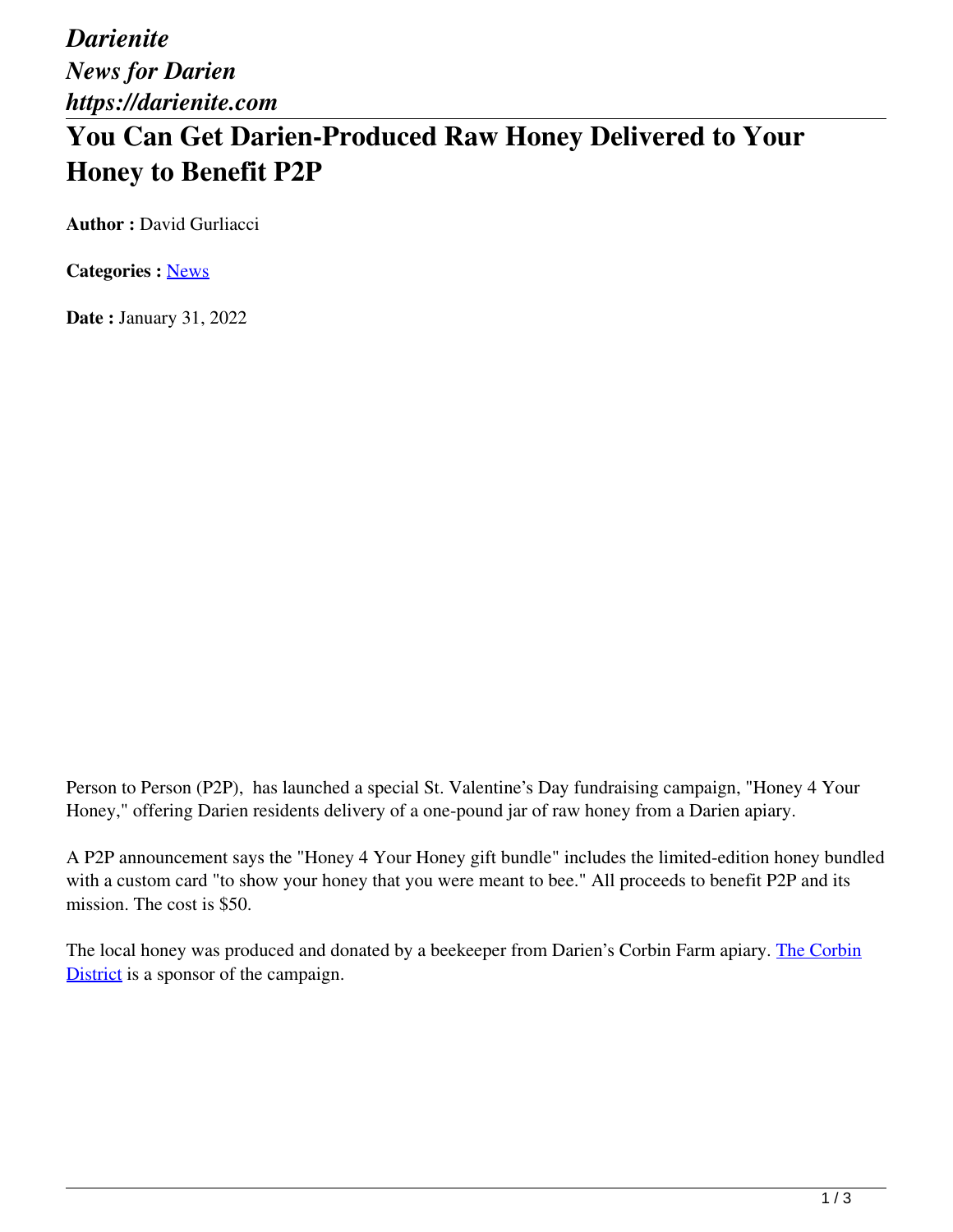## *Darienite News for Darien https://darienite.com*



"The work P2P does to support our community is tremendous, and this campaign creates a wonderful way for our Darien neighbors to contribute — and get some amazing local honey produced right here at Darien's Corbin Farm," said David Genovese, co-developer of The Corbin District and CEO of Baywater Properties.

Due to logistics, honey deliveries can only be made in Darien. For people outside the delivery area, bundles may be purchased and picked up at P2P at 1864 Post Road in Darien on Feb. 14.

Or, you may send your honey a virtual *Honey 4 Your Honey* Valentine's Card. All options benefit P2P and support our mission! Quantities of honey are limited to the first 100 orders.

### *Order or Find Out More Here*

Complete details, including cost and ordering, may be found here.

#### **About Person to Person**

Person to Person is a non-profit agency dedicated to providing individuals and families with essential